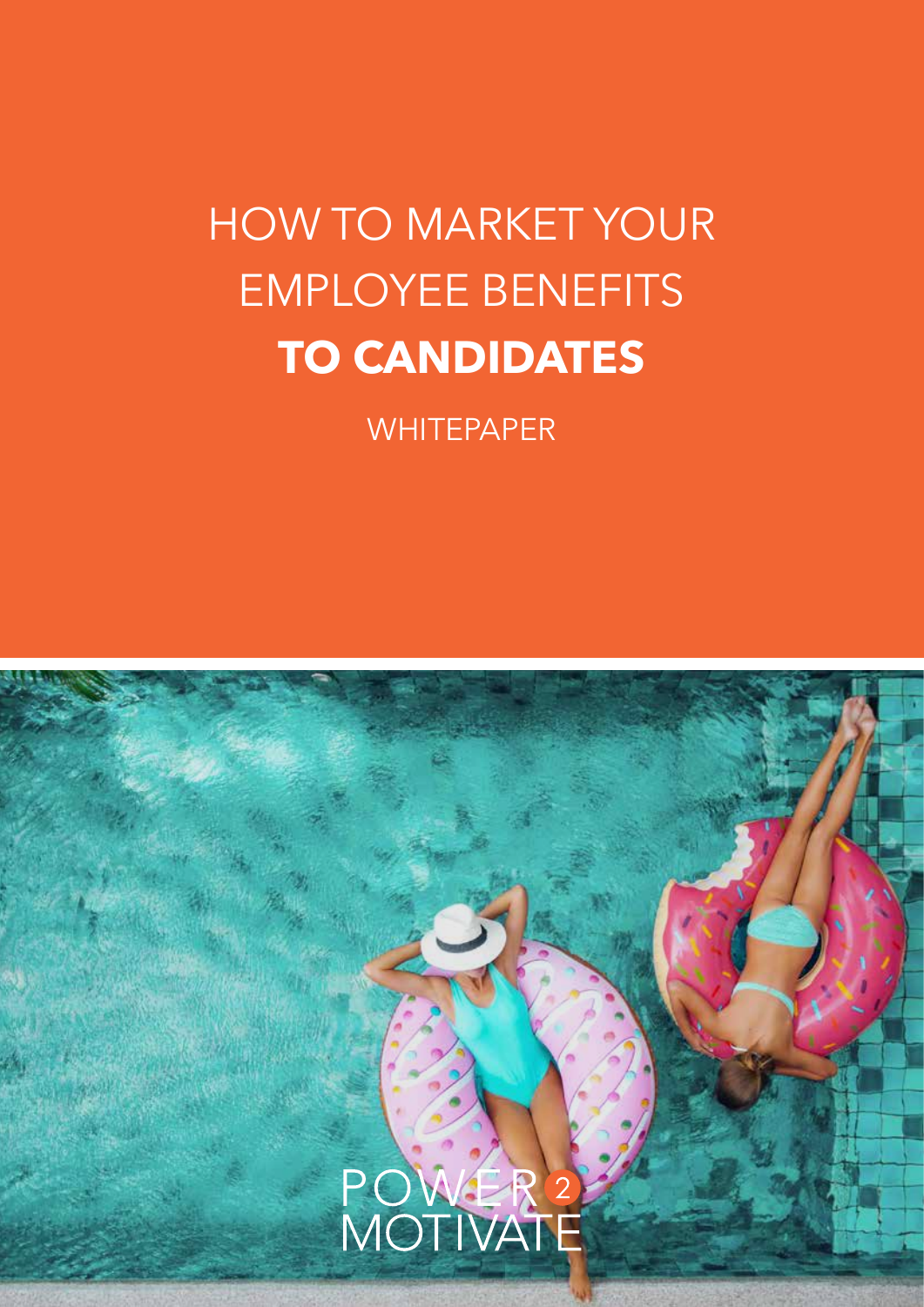

You may have some amazing employee benefits in place, but are your team members using them? This is a problem many organisations face, as they understand that an employee benefits program is only successful if it's being used. Otherwise it can be a drain on your resources and business will continue as normal with no increase in productivity or retention.

Underutilised benefits are usually caused by one of two things; either employees are unaware these benefits exist, or they simply don't have any interest in the offerings. This can all be fixed by having a marketing plan in place. You may think that employee benefits don't need to be advertised - who wouldn't want added perks? - but that's definitely not the case.

This is why our team at Power2Motivate has crafted the best Staff and Employee Benefits Program for any organisation, and with our advice for how to market it to candidates, your business will be able to reap the benefits of engaging a motivated team.

**"Underutilised benefits are usually caused by one of two things; either employees are unaware these benefits exist, or they simply don't have any interest in the offerings. "**

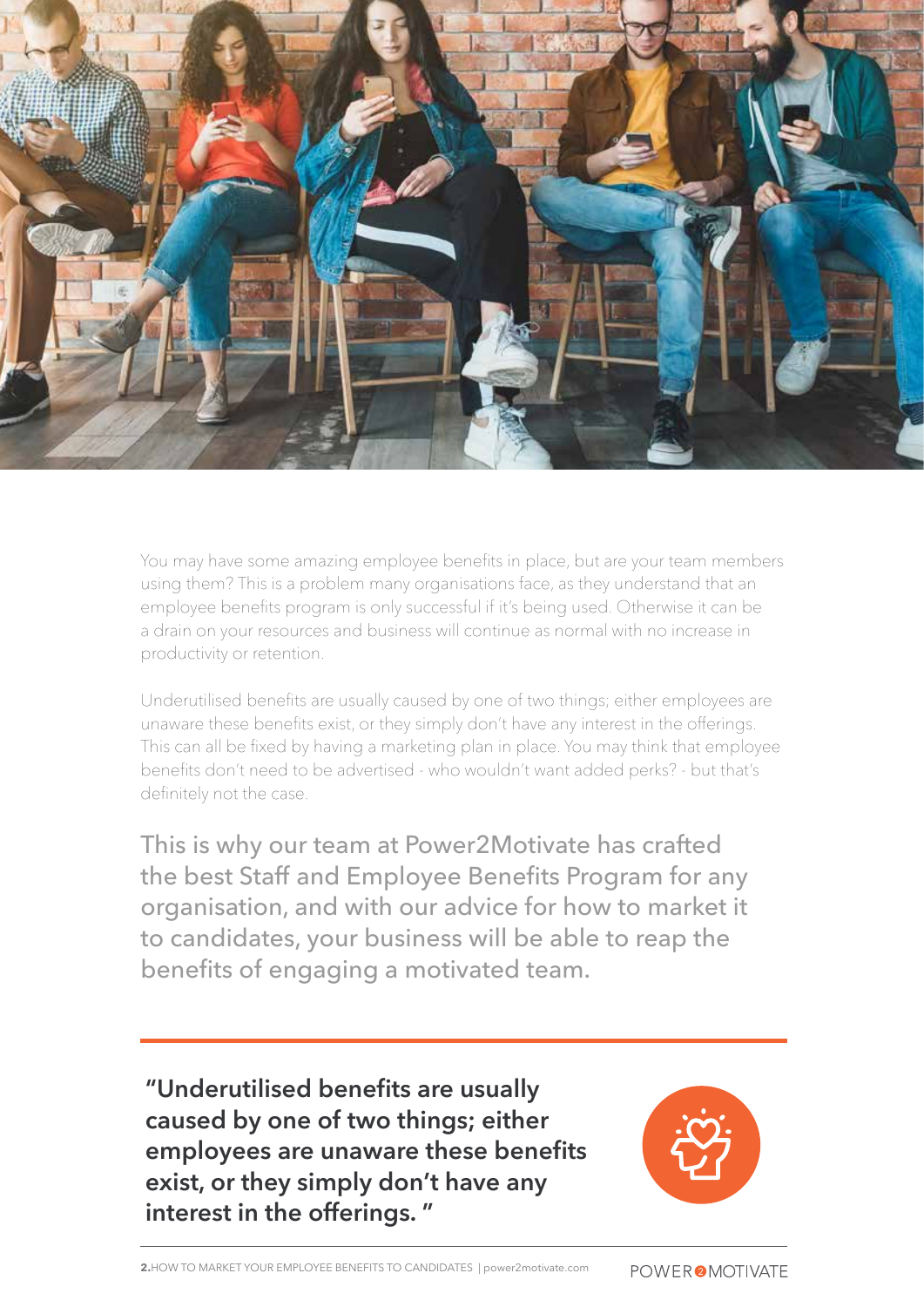

#### **CREATE EXCITEMENT**

The first step in marketing your employee benefits and setting up the program for success is creating excitement around it. Send out emails, hold open meetings and encourage questions. This will begin engaging employees before you even roll out the program.

Once you have the attention of your team members, hold onto it. Another problem employers have with their employer benefits is that the enthusiasm about the program fizzles out over time, and with it the team members' motivation to achieve more.

Continuously having discussions about benefits and hyping up any changes to the program helps it to be successful long-term. Involving senior team members in some of the decision making can also increase engagement across the board as they can help set the tone for the rest of the organisation.

Ensuring that existing employees are aware, knowledgeable and excited about their benefits is just one part of the process. You should also be marketing your benefits to new hires. This can be achieved by dedicating some room on your website to discuss your offerings and including some of them in your job posting.

Appealing employee benefits can help attract top talent and be the differentiator between you and the competition. Just ensure that you're transparent with potential hires about when they may be eligible for certain benefits. They will no doubt be excited about being able to participate and will bring that attitude into their new role.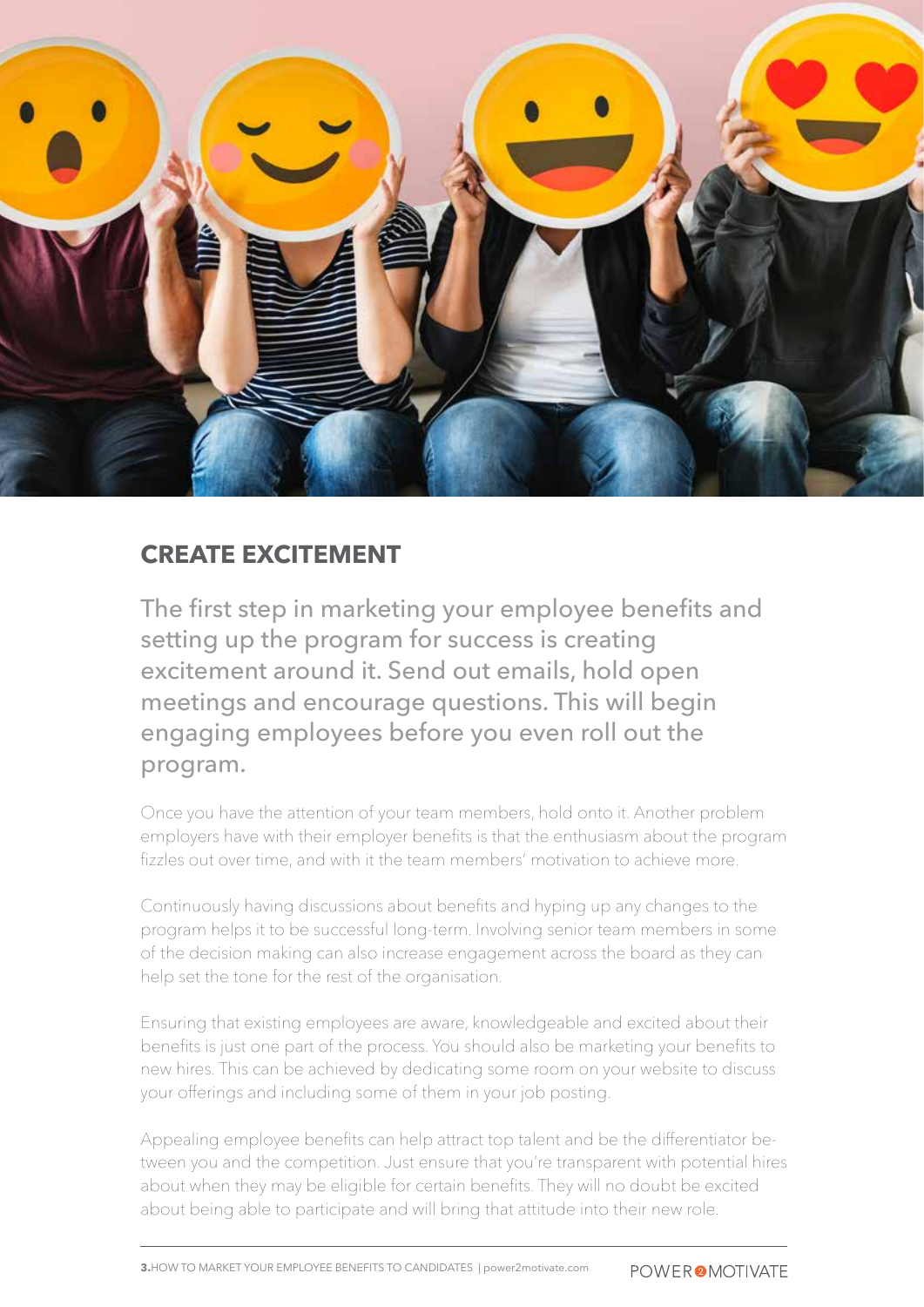

### **OFFER SOMETHING FOR EVERYONE**

When employees are no longer interested in their benefits - either they don't appeal to them or they no longer hold any interest - their motivation wanes. This is why some traditional benefits like the ability to work from home or flexible time off systems, while no doubt appreciated, ultimately lose their novelty over time.

Cash incentives are also a very weak incentive for employees, as the Incentive Research Foundation reported on a study that found offering extravagant bonuses doesn't translate to better performance. In fact, time and time again it has been shown that non-cash benefits are better at increasing employee productivity.

### Power2Motivate has capitalised on this with our unique Staff and Employee Benefits Program, where there is a memorable benefit for every member of your team.

You can tailor the program to your needs and budget, and your employees can choose from a wide range of benefits, including:

- Access to a rewards gallery full of items from brands like Samsung, SONOS, LG, Dyson and Nintendo all at terrific discounts.
- Savings on gift cards and vouchers.
- Global vacation and travel discounts, including flights, hotels, resorts, villas, transportation and activities.
- Over 10,000 discounted books, music, movies, TV shows and video games.
- Once-in-a-lifetime experiences with discounted entry into some of the world's top attractions.
- Exclusive, and often sold-out tickets for events both locally and worldwide all available at a discount.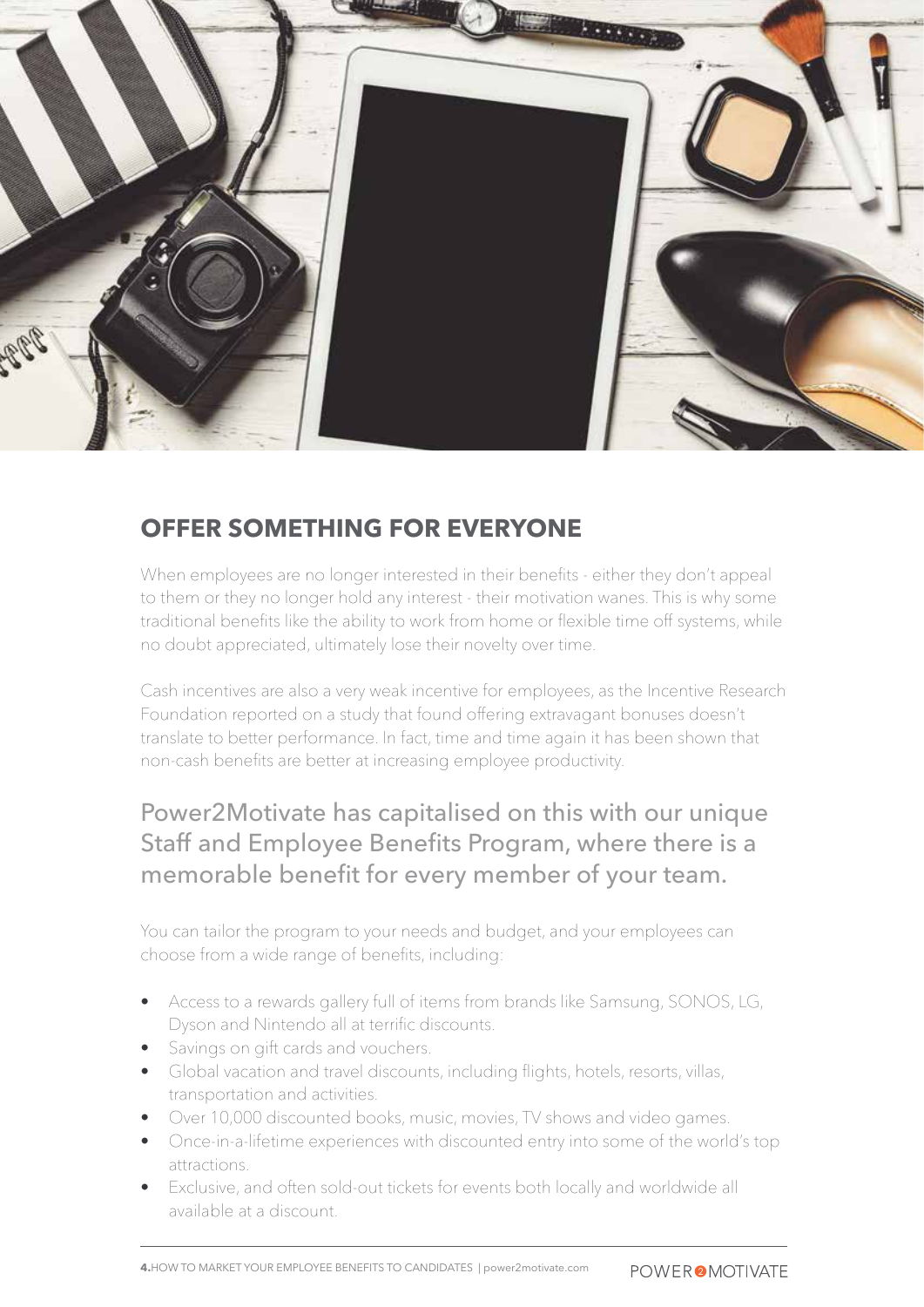

Employees care about receiving more than just a paycheck from their job, and our program is meant to engage and motivate team members through these unique benefits. There is truly something for everyone, and our discount system allows their paycheck to stretch further while promoting a healthy work-life balance.

## **UTILISE TECHNOLOGY**

Finally, make sure to market your employee benefits online. As previously mentioned, showcasing your benefits on your website is a great way to start. This page can be used as a resource for existing employees and help entice new hires when they research your company.

Take things a step further with **Power2Motivate**'s program, which allows organisations to create their own employee benefits platform. From there, team members can access their benefits and track their rewards. This gives employees control over their benefits so they are more involved and inclined to use them.

**"Showcasing your benefits on your website is a great way to start. This page can be used as a resource for existing employees and help entice new hires when they research your company."**

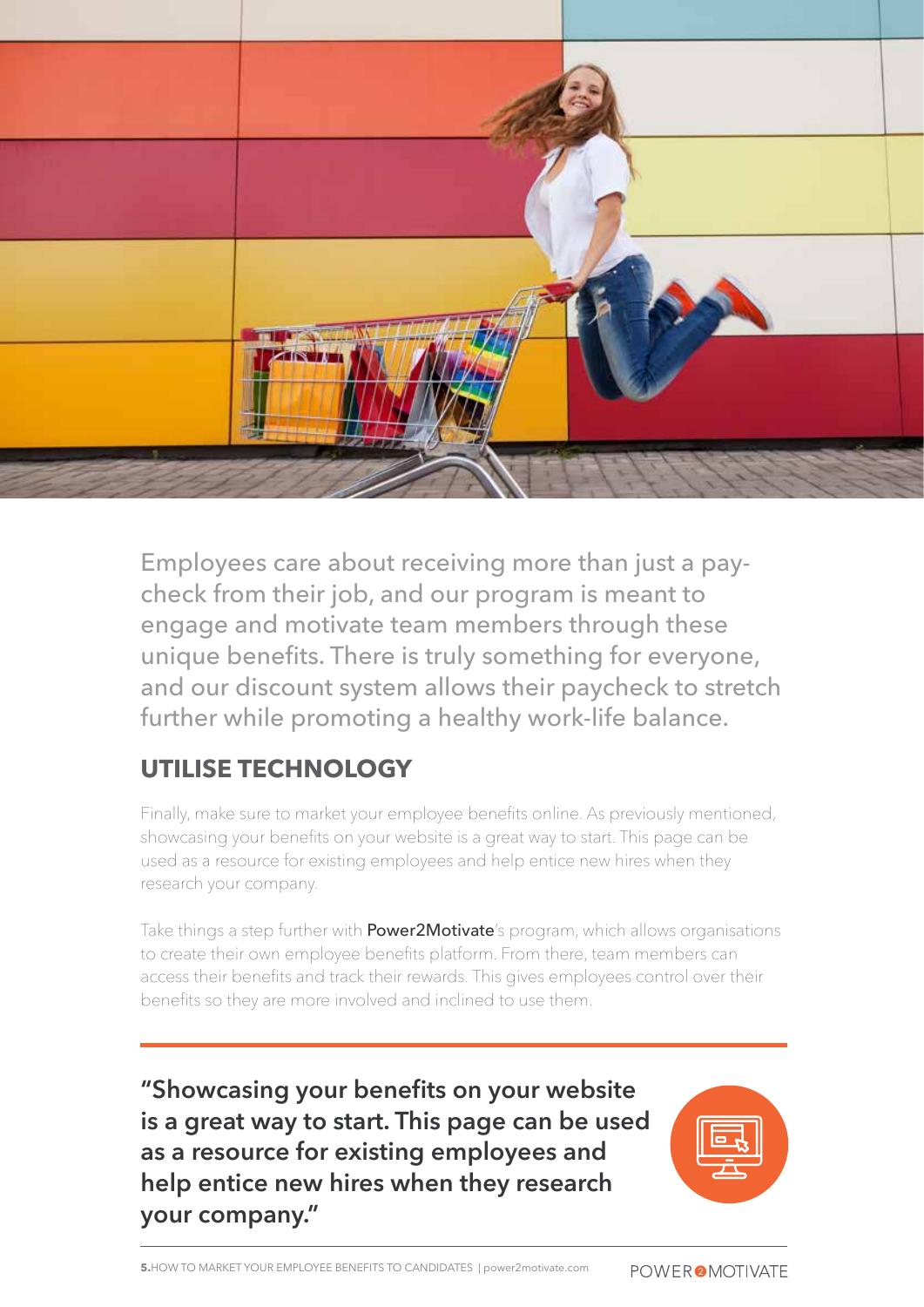

#### **UTILISE TECHNOLOGY**

Moving your benefits system online with **Power2Motivate** also allows you to track key metrics with comprehensive reporting. You can see how many employees have logged into the program and how benefits are being used by individual or department. This allows you to see which resources are being the most utilised so you can make the decision to expand particular benefits and abandon ones that aren't being used.

If any of the candidates have further questions about the program, they can reach out to the News Feed and Communication Centre for assistance. This helps minimise the confusion employees have with benefits programs and give them the confidence to use our system to their advantage.

Not only will you be able to track the ROI of the program, but you will actively be building connections with employees and increasing engagement levels across the board.

**"Not only will you be able to track the ROI of the program, but you will actively be building connections with employees and increasing engagement levels across the board."**